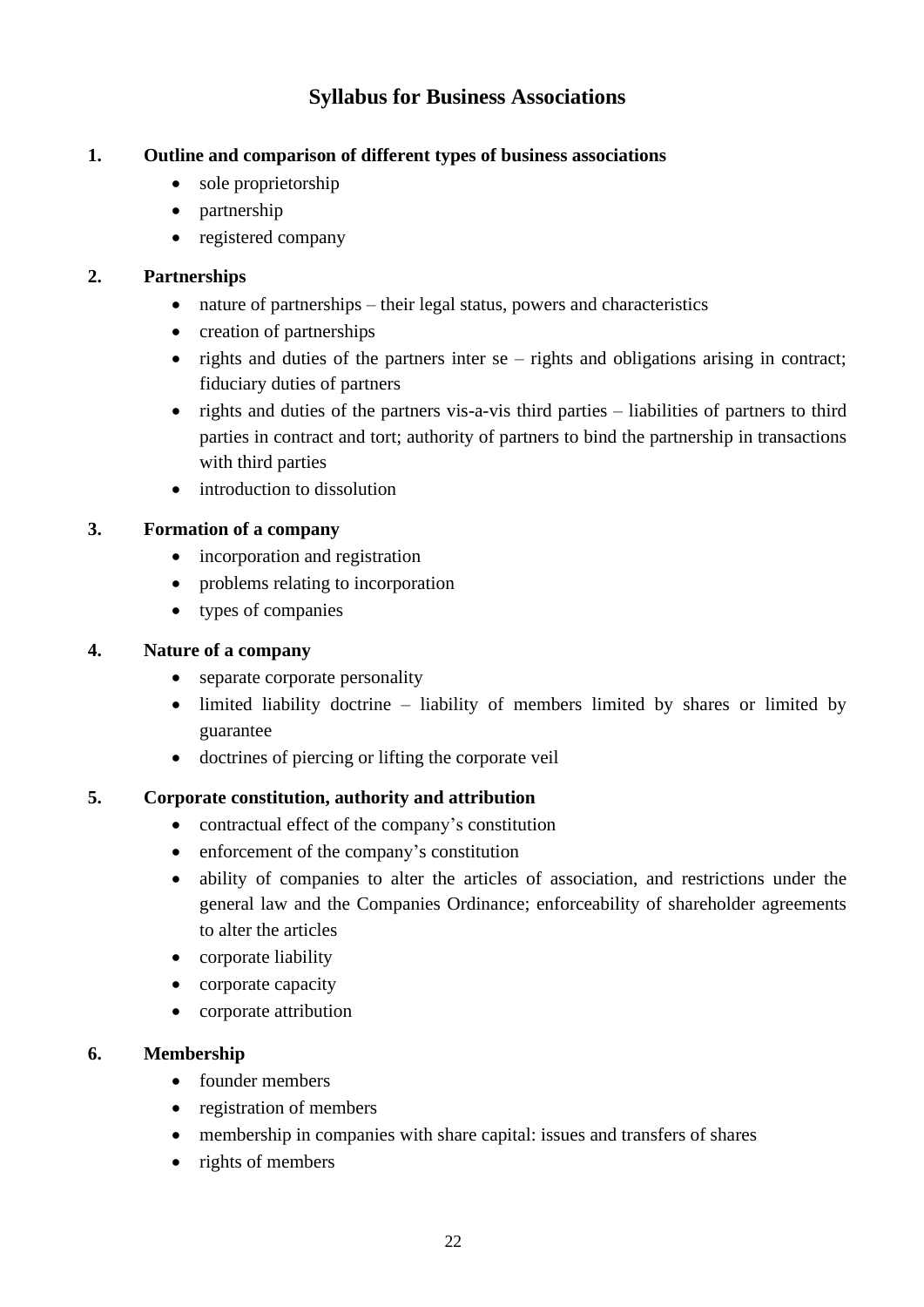### **7. Management and control**

- the board of directors
- the members' general meeting
- powers conferred by the Companies Ordinance
- powers conferred by the articles of association
- authority of directors to bind the company vis-a-vis third parties and agent authority and indoor management rule
- scope of control of the board by the members in general meeting

### **8. Duties of directors**

- directors as fiduciaries
- acting bona fide in the interests of the company
- exercising powers for proper purposes
- avoiding conflicts of interest conflict rule, profit rule, misappropriation rule
- acting with due care, skill and diligence duties in equity and under the common law
- forgiveness authorisation and enforcement
- requirements of the Companies Ordinance
- **9. Shareholders and shareholder rights and remedies· shareholders control over the running of the company**
	- proper plaintiff and irregularity principles rule in Foss v Harbottle
	- derivative actions on behalf of the company fraud on the company exception to the proper plaintiff principle; the statutory derivative action
	- members' personal rights of action under the general law; equitable restrictions on the powers of the majority in general meeting
	- statutory remedy in relation to unfairly prejudicial conduct
	- winding up on the just and equitable grounds
	- protection of class rights under the company's constitution and under the Companies **Ordinance**
	- statutory injunctions

# **10. Corporate Insolvency and Liquidation**

- Types of winding up: compulsory winding up by the court and members' or creditors' voluntary winding up
- Insolvency and other grounds for winding up
- Effect of a winding up order
- Process of winding up
- Functions and powers of the liquidator (including but not limited to Transactions at an Undervalue (s265D of Companies (Winding Up and Miscellaneous Provisions) Ordinance (Cap. 32) ("CWUMPO")), Unfair Preferences (s266 of CWUMPO) and Floating Charge (s267 of CWUMPO))
- Assets available for distribution; re-opening of antecedent transactions
- Distributions and priorities
- Dissolution